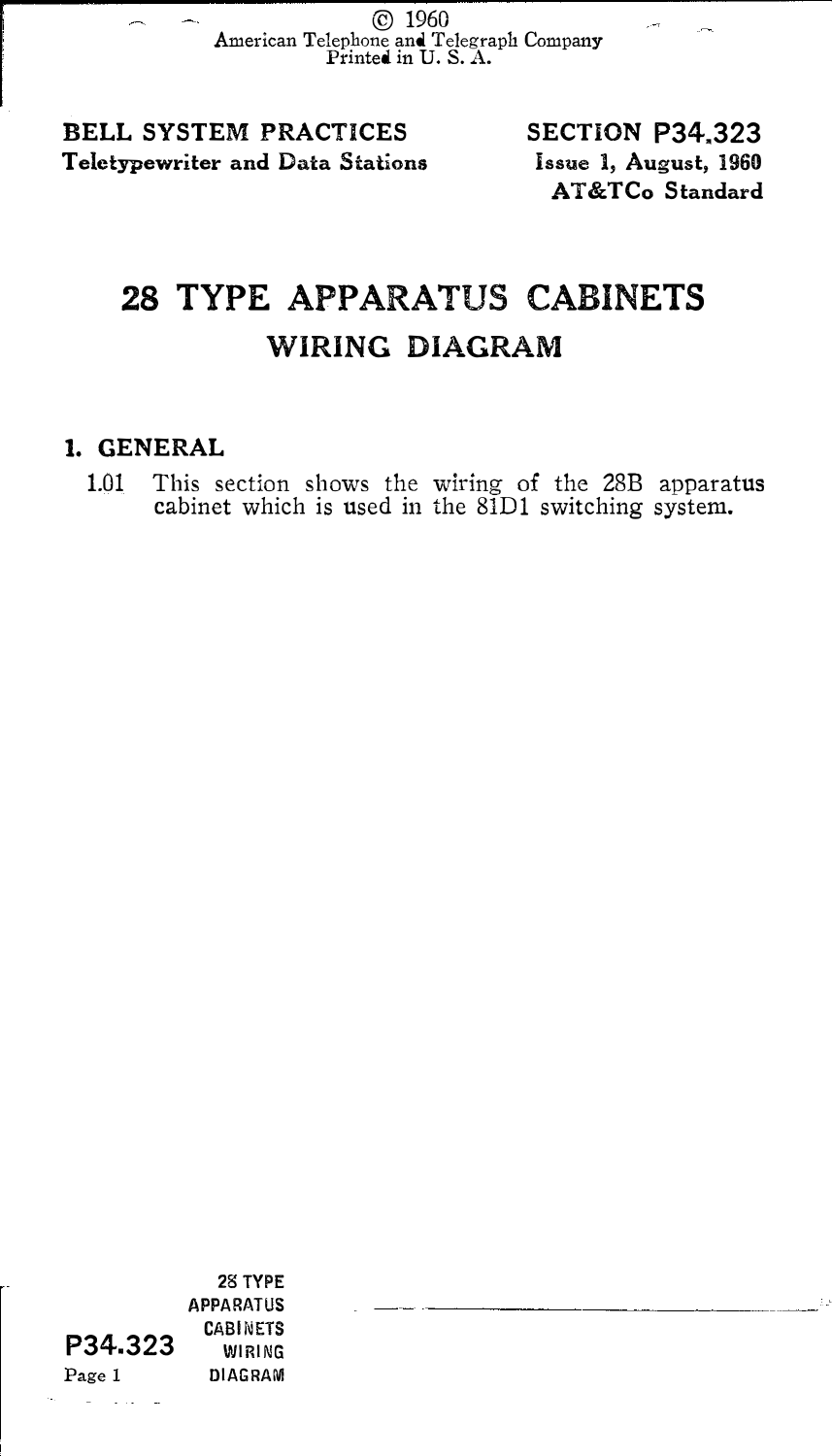Page 2 2 Pages



28B Apparatus Cabinet